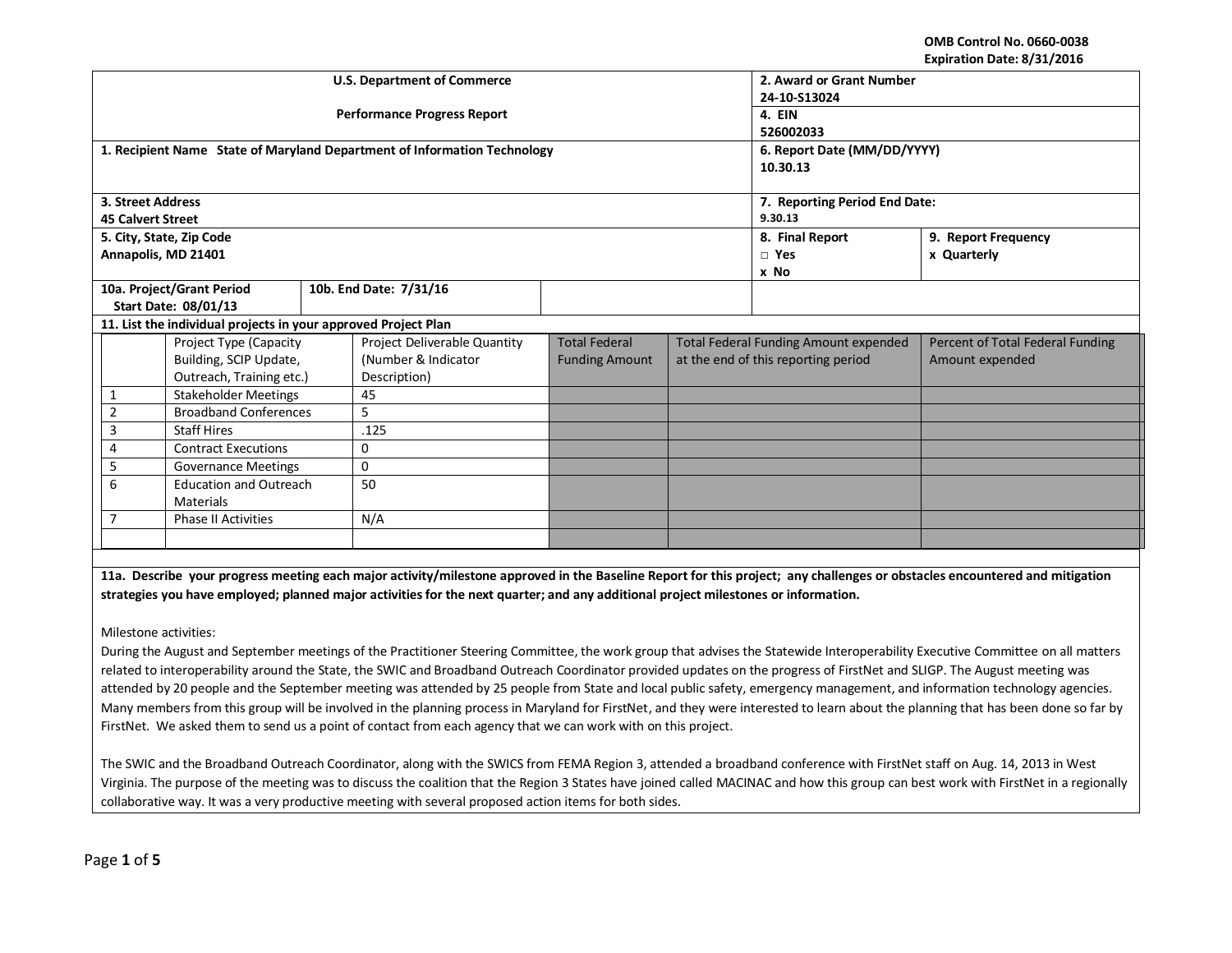The MACINAC members (including Maryland) have conducted an educational program for utilities (by on-line presentation) that has generated interest and provided updates on FirstNet and MACINAC activities. We have also participated in follow-up meetings with firms that responded to the MACINAC RFI seeking information on how industry experts would deploy the public safety broadband network in the FEMA Region. Sessions with firms proposing Public Private Partnerships were held with two firms in September and October.

Several existing state employees were able to begin work on SLIGP, including the SWIC and the new Broadband Outreach Administrator, and DoIT's Assistant Attorney General. We also have been working closely with the State's Fiscal Services Team to set up the policies and procedures for this grant.

We set up a Google website so that stakeholders in the State can track progress and stay updated on the development of FirstNet as well as what the State team is doing. We uploaded several documents about FirstNet. We also distributed a "one-page" fact sheet about FirstNet to stakeholders around the State.

During this quarter we organized and invited a cross-section of stakeholders to the OEC Broadband Workshop on Oct. 16. The workshop provides an overview on public safety broadband, LTE technology, andthe legislation that created FirstNet. The meeting focuses agencies on identifying Maryland's coverage needs as well as potential users of the FirstNet system.

The SWIC and Broadband Outreach Coordinator are also in the midst of executing an MOU with the State and the University of Maryland to provide several positions, including Regional Coordinators.

**11b.If the project team anticipates requesting any changes to the approved Baseline Report in the next quarter, describe those below. Note that any substantive changes to the Baseline Report must be approved by the Department of Commerce before implementation.** 

The Regional Coordinators assigned to each of Maryland's five interoperability were to have been hired in Q2, but now will not be hired until Q3 due to staffing availability. We also anticipate executing a Memorandum of Understanding (MOU) to hire one of those Regional Coordinators from a contractor with an established record and work history with interoperability projects.

With FirstNet's projection that its State Consultations will start in the late summer of 2014, we plan to bring on the Broadband SME (originally scheduled to start Q5) to start in Q3. We understand that the above two items are substantive chances to the Baseline Report, and we will seek appropriate approval before implementation.

The State of Maryland has an existing contract with Motorola to build a statewide 700 MHz voice radio system. It is our intent to award a Task Order to Motorola in year two of the SLIGP to complete the Site Survey form to be developed by FirstNet. Since this was not included in the original RFP, this will be new scope. The intent is to capture the information needed to determine if LTE equipment can be installed at existing State and local sites. This additional funding will be secured from the General Assembly as part of the Capital Program for FY14 or 15 depending on when FirstNet/NTIA makes the form available and authorizes the collection of data. This funding is above the amount being used for the Land Mobile Radio (LMR) project and is estimated to be \$436,000 over the two years of phase 2 of the SLIGP and will be a "cash match" for the grant. Because the proportion of actual match expenditures is less than the proportion of total match expenditures in our total project budget the State will be requesting a match proportionality waiver.

**11c. Provide any other information that would be useful to NTIA as it assesses this project's progress.** 

This first quarter has been mostly administrative in work to make sure the State is set up for the grant. We completed the CD-450 and the Baseline/Expenditure Plan. Due to the government shutdown the State has not been able to receive its grants funds. In Quarter 2 we plan to use an MOU with a State University to hire a website developer.

Page **2** of **5**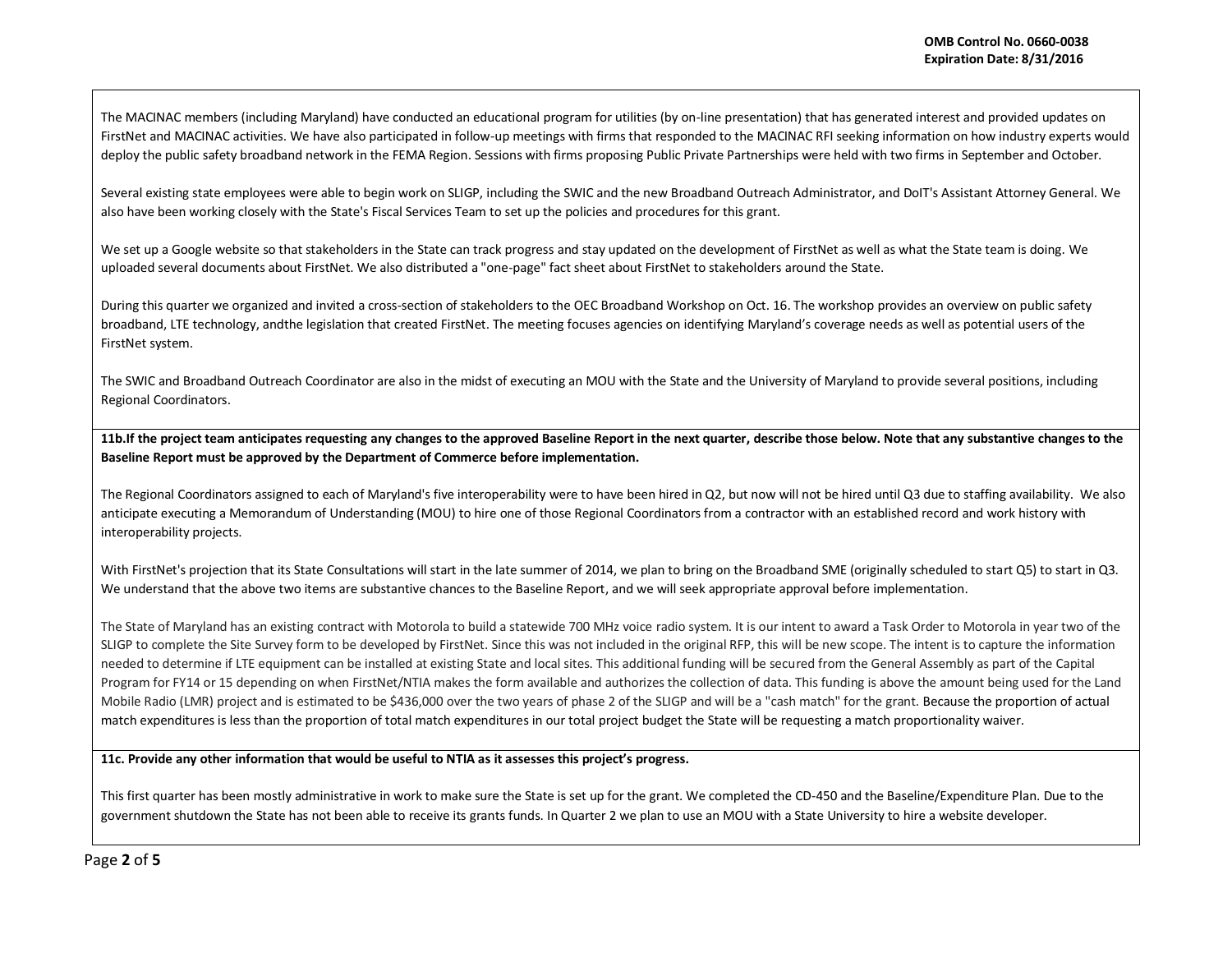### **11d. Describe any success stories or best practices you have identified. Please be as specific as possible.**

We have partnered with the Maryland Center at Bowie State University to develop a program that involves computer science and engineering students in the development of applications for use by First Responders on the FirstNet network. Corporate partners, Lockheed Martin, Motorola, and Verizon have committed to establishing a pilot broadband network on the campus of Bowie and to provide handheld devices to allow this next generation of engineers, with social media experience and a familiarity with current applications to work with first responders to develop new applications and test their use in real-life scenarios. The Broadband Outreach Coordinator and SWIC are coordinating these efforts with Prince George's County public safety officials. APCO is also advising and providing support for this program.

We scheduled the OEC Broadband Workshop on the same day as the State of Delaware's workshop to minimize travel expenses and to maximize economies of scale for the OEC Technical Assistance Team. We also feel that by holding this workshop very early on in the life-cycle of FirstNet that we will more easily build a core team and get them involved in the planning and outreach over the next several years.

#### **12. Personnel**

# **12a. If the project is not fully staffed, describe how any lack of staffing may impact the project's time line and when the project will be fully staffed.**

We continue to work on staffing the project as projected in the Baseline/Expenditure plan. The FTE staff (SWIC and DoIT AAG) have already started working on the SLIGP. However, as noted above, the Regional Coordinators will not be available until Q3. This will not affect the project's overall timeline and deliverables.

#### **12b. Staffing Table**

| <b>Job Title</b>                                                                                                                                                                                                 |                                            | FTE %                    |                                   | <b>Project(s) Assigned</b>                                                                           |                                    |             |                                                |                                                 | Change                             |
|------------------------------------------------------------------------------------------------------------------------------------------------------------------------------------------------------------------|--------------------------------------------|--------------------------|-----------------------------------|------------------------------------------------------------------------------------------------------|------------------------------------|-------------|------------------------------------------------|-------------------------------------------------|------------------------------------|
| <b>SWIC</b>                                                                                                                                                                                                      |                                            |                          |                                   | Serve as State Single Point of Contact and responsible for oversight of all SLIGP work               |                                    |             |                                                |                                                 | Started working on<br><b>SLIGP</b> |
| DolT AAG                                                                                                                                                                                                         |                                            |                          |                                   | Serve as Legal Authority for State to enter into agreements and MOUs with vendors<br>and contractors | Started working on<br><b>SLIGP</b> |             |                                                |                                                 |                                    |
| Add Row<br>Remove Row<br>13. Subcontracts (Vendors and/orSubrecipients)<br>13a. Subcontracts Table – Include all subcontractors. The totals from this table must equal the "Subcontracts Total" in Question 14f. |                                            |                          |                                   |                                                                                                      |                                    |             |                                                |                                                 |                                    |
| Name                                                                                                                                                                                                             | Subcontract Purpose                        | Type<br>(Vendor/Subrec.) | RFP/RFQ<br><b>Issued</b><br>(Y/N) | Contract<br>Executed<br>(Y/N)                                                                        | Start<br>Date                      | End<br>Date | <b>Total Federal</b><br><b>Funds Allocated</b> | <b>Total Matching</b><br><b>Funds Allocated</b> | Project and % Assigned             |
| University of<br>Maryland                                                                                                                                                                                        | <b>Broadband Outreach</b><br>Administrator | Contractor               | N                                 | N                                                                                                    | 8.1.13                             | 7.31.16     | \$480,000                                      | \$0                                             | N/A                                |
| <b>TBD</b>                                                                                                                                                                                                       | <b>Broadband SME</b>                       | Contractor               | N                                 | N                                                                                                    | <b>TBD</b>                         | 7.31.16     | \$208.000                                      | \$0                                             | N/A                                |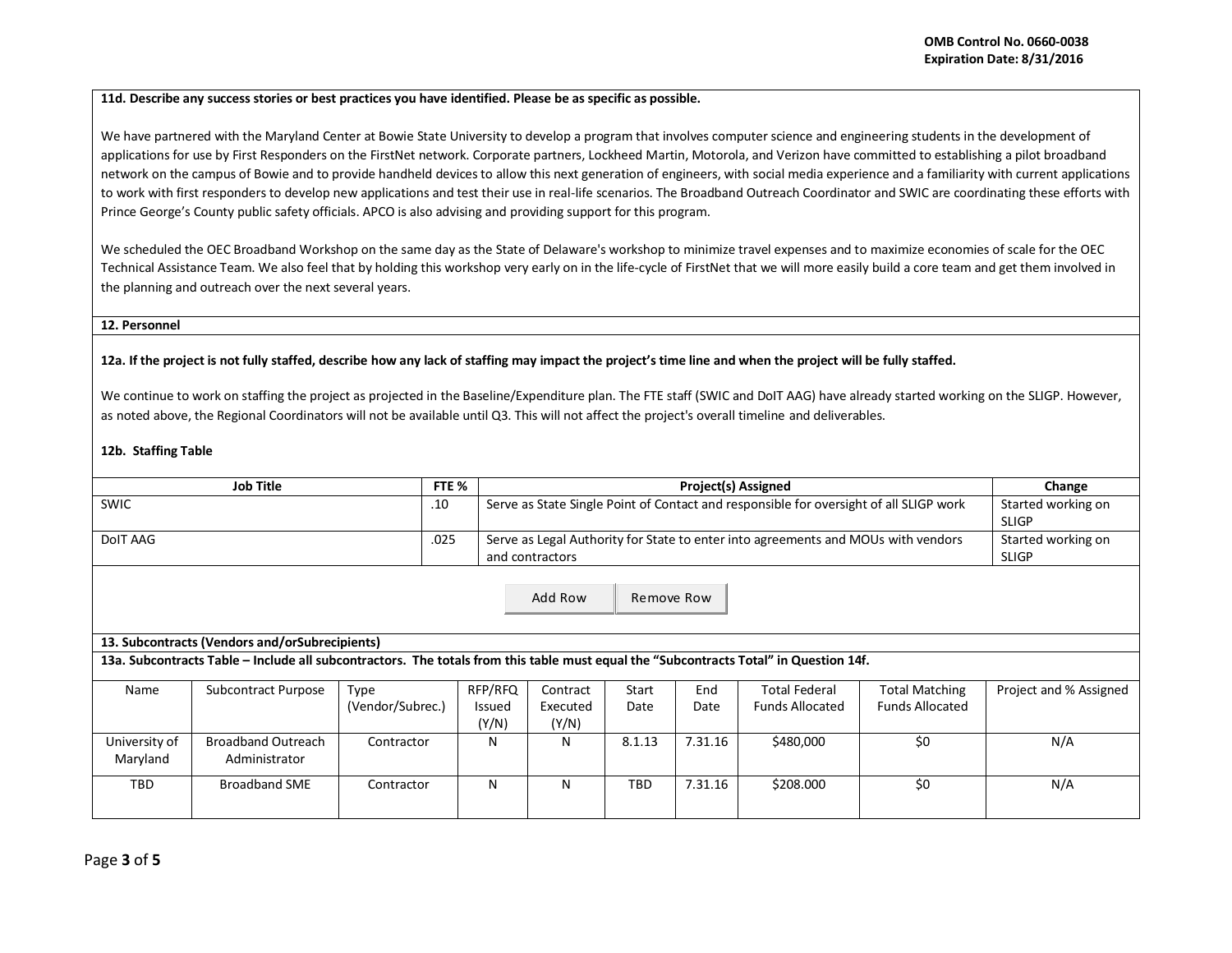| University of<br>Maryland                                                                                                                                                                                                                                              | <b>Regional Coordinators</b> |                                     | Contractor                                                                                                    | N         | N                          | 2.1.14            | 7.31.16                                           | \$429,000                                      | \$0       | N/A                                                                                                                                                                                  |  |  |  |
|------------------------------------------------------------------------------------------------------------------------------------------------------------------------------------------------------------------------------------------------------------------------|------------------------------|-------------------------------------|---------------------------------------------------------------------------------------------------------------|-----------|----------------------------|-------------------|---------------------------------------------------|------------------------------------------------|-----------|--------------------------------------------------------------------------------------------------------------------------------------------------------------------------------------|--|--|--|
| TBD                                                                                                                                                                                                                                                                    | Website Developer            |                                     | Contractor                                                                                                    | ${\sf N}$ | N                          | 12.1.13           | 7.31.16                                           | \$345,000                                      | \$0       | N/A                                                                                                                                                                                  |  |  |  |
| Motorola                                                                                                                                                                                                                                                               | Site Surveys                 |                                     | Vendor                                                                                                        | Υ         | Υ                          | Phase II -<br>TBD | 7.31.16                                           | \$0                                            | \$436,000 | N/A                                                                                                                                                                                  |  |  |  |
| Add Row                                                                                                                                                                                                                                                                |                              |                                     |                                                                                                               |           |                            |                   | Remove Row                                        |                                                |           |                                                                                                                                                                                      |  |  |  |
|                                                                                                                                                                                                                                                                        |                              |                                     | 13b. Describe any challenges encountered with vendors and/or subrecipients.                                   |           |                            |                   |                                                   |                                                |           |                                                                                                                                                                                      |  |  |  |
| The negotiations between DoIT and the University of Maryland have been underway since before the beginning of the first quarter to enter into an MOU with the University of<br>Maryland to provide the Broadband Outreach Administrator and the Regional Coordinators. |                              |                                     |                                                                                                               |           |                            |                   |                                                   |                                                |           |                                                                                                                                                                                      |  |  |  |
| 14. Budget Worksheet                                                                                                                                                                                                                                                   |                              |                                     |                                                                                                               |           |                            |                   |                                                   |                                                |           |                                                                                                                                                                                      |  |  |  |
|                                                                                                                                                                                                                                                                        |                              |                                     | Columns 2, 3 and 4 must match your current project budget for the entire award, which is the SF-424A on file. |           |                            |                   |                                                   |                                                |           |                                                                                                                                                                                      |  |  |  |
| Only list matching funds that the Department of Commerce has already approved.                                                                                                                                                                                         |                              |                                     |                                                                                                               |           |                            |                   |                                                   |                                                |           |                                                                                                                                                                                      |  |  |  |
| Project Budget Element (1)                                                                                                                                                                                                                                             |                              | <b>Federal Funds</b><br>Awarded (2) | <b>Approved Matching</b><br>Funds (3)                                                                         |           | <b>Total Budget</b><br>(4) |                   | <b>Federal Funds</b><br>Expended (5)              | <b>Approved Matching Funds</b><br>Expended (6) |           | Total Funds Expended (7)                                                                                                                                                             |  |  |  |
| a. Personnel Salaries                                                                                                                                                                                                                                                  |                              | \$257,811.00                        | \$47,910.00                                                                                                   |           | \$305,721.00               |                   | 0                                                 | \$2,625                                        |           | \$2,625                                                                                                                                                                              |  |  |  |
| b. Personnel Fringe Benefits                                                                                                                                                                                                                                           |                              | \$72,187.00                         | \$13,230.00                                                                                                   |           | \$85,417.00                |                   | $\Omega$                                          | \$735                                          |           | \$735                                                                                                                                                                                |  |  |  |
| c. Travel                                                                                                                                                                                                                                                              |                              | \$113,862.00                        | $\Omega$                                                                                                      |           | \$113,862.00               |                   | \$2,442                                           | $\Omega$                                       |           | \$2,442                                                                                                                                                                              |  |  |  |
| d. Equipment                                                                                                                                                                                                                                                           |                              | $\Omega$                            | 0                                                                                                             |           | 0                          |                   | 0                                                 | $\pmb{0}$                                      |           | 0                                                                                                                                                                                    |  |  |  |
| e. Materials/Supplies                                                                                                                                                                                                                                                  |                              | $\overline{$}3,901.00$              | 0                                                                                                             |           | 3,901.00                   |                   | 0                                                 | $\pmb{0}$                                      |           | $\Omega$                                                                                                                                                                             |  |  |  |
| f. Subcontracts Total                                                                                                                                                                                                                                                  |                              | \$1,462,000.00                      | \$436,000.00                                                                                                  |           | \$1,898,000.00             |                   | \$20,774                                          | $\mathbf 0$                                    |           | \$20,774                                                                                                                                                                             |  |  |  |
| g. Other                                                                                                                                                                                                                                                               |                              | \$75,600.00                         | $\mathbf{0}$                                                                                                  |           | \$75,600.00                |                   | 0                                                 | $\mathbf 0$                                    |           | 0                                                                                                                                                                                    |  |  |  |
| h. Total Costs                                                                                                                                                                                                                                                         |                              | 1,985,361.00                        | \$497,140.00                                                                                                  |           | 2,482,501.00               |                   | \$23,216                                          | \$3,360                                        |           | \$26,576                                                                                                                                                                             |  |  |  |
| i. % of Total                                                                                                                                                                                                                                                          |                              | 80%                                 | 20%                                                                                                           |           | 100%                       |                   | 87%                                               | 13%                                            |           | 100%                                                                                                                                                                                 |  |  |  |
|                                                                                                                                                                                                                                                                        |                              |                                     |                                                                                                               |           |                            |                   |                                                   |                                                |           | 15. Certification: I certify to the best of my knowledge and belief that this report is correct and complete for performance of activities for the purpose(s) set forth in the award |  |  |  |
| documents.                                                                                                                                                                                                                                                             |                              |                                     |                                                                                                               |           |                            |                   |                                                   |                                                |           |                                                                                                                                                                                      |  |  |  |
| 16a. Typed or printed name and title of Authorized Certifying Official                                                                                                                                                                                                 |                              |                                     |                                                                                                               |           |                            |                   | 16c. Telephone (area code, number, and extension) |                                                |           |                                                                                                                                                                                      |  |  |  |
| Ray Lehr, State Interoperability Director                                                                                                                                                                                                                              |                              |                                     |                                                                                                               |           |                            |                   | 410-533-4610                                      |                                                |           |                                                                                                                                                                                      |  |  |  |
|                                                                                                                                                                                                                                                                        |                              |                                     |                                                                                                               |           |                            |                   | <b>16d. Email Address</b>                         |                                                |           |                                                                                                                                                                                      |  |  |  |